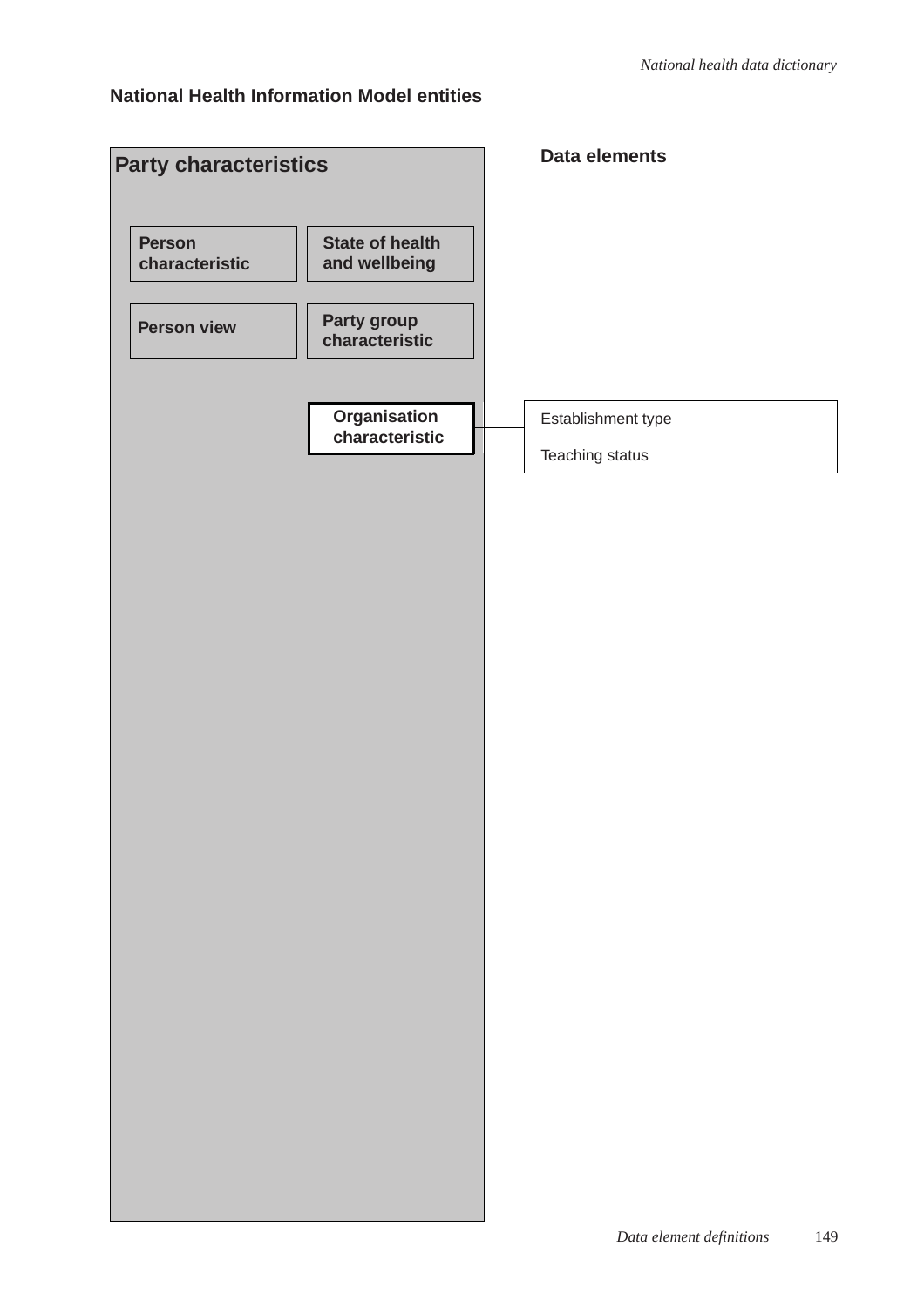### **Establishment type**

| <b>Admin. status:</b>                             | <b>CURRENT</b>                                                                                                                                                                                                                                                                                                                                                                                                                                                                                                                                                                                                                                                         | 1/07/89                                                                                                                                                                                                                                                                                                                                                                                                                                                                                                                                            |                              |  |  |
|---------------------------------------------------|------------------------------------------------------------------------------------------------------------------------------------------------------------------------------------------------------------------------------------------------------------------------------------------------------------------------------------------------------------------------------------------------------------------------------------------------------------------------------------------------------------------------------------------------------------------------------------------------------------------------------------------------------------------------|----------------------------------------------------------------------------------------------------------------------------------------------------------------------------------------------------------------------------------------------------------------------------------------------------------------------------------------------------------------------------------------------------------------------------------------------------------------------------------------------------------------------------------------------------|------------------------------|--|--|
| Identifying and definitional attributes           |                                                                                                                                                                                                                                                                                                                                                                                                                                                                                                                                                                                                                                                                        |                                                                                                                                                                                                                                                                                                                                                                                                                                                                                                                                                    |                              |  |  |
| <b>NHIK</b> identifier:                           | 000327                                                                                                                                                                                                                                                                                                                                                                                                                                                                                                                                                                                                                                                                 |                                                                                                                                                                                                                                                                                                                                                                                                                                                                                                                                                    | <b>Version number:</b><br>-1 |  |  |
| Data element type:                                | <b>DATA ELEMENT</b>                                                                                                                                                                                                                                                                                                                                                                                                                                                                                                                                                                                                                                                    |                                                                                                                                                                                                                                                                                                                                                                                                                                                                                                                                                    |                              |  |  |
| <b>Definition:</b>                                | Type of establishment (defined in terms of legislative approval, service<br>provided and patients treated) for each separately administered establishment.<br>Residential establishments are considered to be separately administered if<br>managed as an independent unit in terms of financial, budgetary and activity<br>statistics. The situation where establishment-level data, say for components of<br>an area health service, were not available separately at a central authority was<br>not grounds for treating such a group of establishments as a single<br>establishment unless such data were not available at any level in the health<br>care system. |                                                                                                                                                                                                                                                                                                                                                                                                                                                                                                                                                    |                              |  |  |
|                                                   |                                                                                                                                                                                                                                                                                                                                                                                                                                                                                                                                                                                                                                                                        |                                                                                                                                                                                                                                                                                                                                                                                                                                                                                                                                                    |                              |  |  |
|                                                   |                                                                                                                                                                                                                                                                                                                                                                                                                                                                                                                                                                                                                                                                        | Non-residential health services are classified in terms of separately<br>administered organisations rather than in terms of the number of sites at<br>which care is delivered. Thus, domiciliary nursing services would be counted<br>in terms of the number of administered entities employing nursing staff rather<br>than in terms of the number of clinic locations used by the staff.                                                                                                                                                         |                              |  |  |
|                                                   |                                                                                                                                                                                                                                                                                                                                                                                                                                                                                                                                                                                                                                                                        | Establishments can cater for a number of activities and in some cases separate<br>staff and financial details are not available for each activity. In the cases it is<br>necessary to classify the establishment according to its predominant<br>residential activity (measured by costs) and to allocate all the staff and<br>finances to that activity. Where non-residential services only are provided at<br>one establishment, that establishment is classified according to the<br>predominant non-residential activity (in terms of costs). |                              |  |  |
| Context:                                          | Health services: type of establishment is required in order to aggregate<br>establishment-level data into meaningful summary categories (for example,<br>public hospitals, nursing homes) for reporting and analysis.                                                                                                                                                                                                                                                                                                                                                                                                                                                  |                                                                                                                                                                                                                                                                                                                                                                                                                                                                                                                                                    |                              |  |  |
| <b>Relational and representational attributes</b> |                                                                                                                                                                                                                                                                                                                                                                                                                                                                                                                                                                                                                                                                        |                                                                                                                                                                                                                                                                                                                                                                                                                                                                                                                                                    |                              |  |  |
| Datatype:                                         | Alphanumeric                                                                                                                                                                                                                                                                                                                                                                                                                                                                                                                                                                                                                                                           | <b>Representational form:</b>                                                                                                                                                                                                                                                                                                                                                                                                                                                                                                                      | CODE                         |  |  |
| <b>Field size:</b>                                | Min. 2<br>Max. 6                                                                                                                                                                                                                                                                                                                                                                                                                                                                                                                                                                                                                                                       | <b>Representational layout:</b>                                                                                                                                                                                                                                                                                                                                                                                                                                                                                                                    | AN.N.N                       |  |  |
| Data domain:                                      | N7.1<br>Public day centre/hospital<br>N7.2<br>N7.3<br>Private day centre/hospital<br>N7.4<br>N8.1.1                                                                                                                                                                                                                                                                                                                                                                                                                                                                                                                                                                    | Public freestanding day surgery centre<br>Private freestanding day surgery centre<br>Public community health centre<br>N8.1.2 Private (non-profit) community health centre                                                                                                                                                                                                                                                                                                                                                                         |                              |  |  |

- N8.2.1 Public domiciliary nursing service
- N8.2.2 Private (non-profit) domiciliary nursing service
- N8.2.3 Private (profit) domiciliary nursing service
- R1.1 Public acute care hospital
- R1.2 Private acute care hospital
- R1.3.1 Veterans Affairs hospital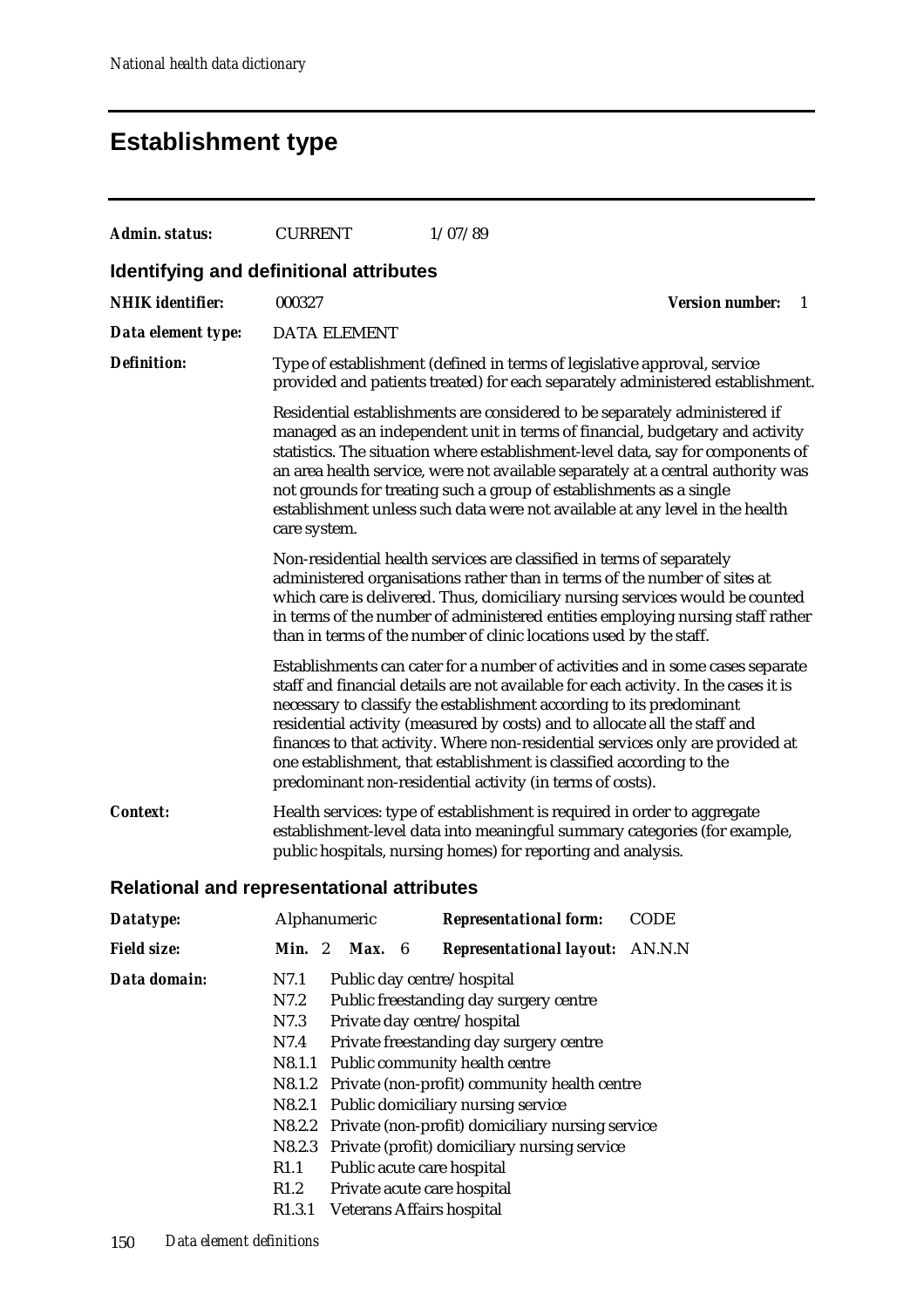| Data domain           | R <sub>1.3.2</sub> | Defence force hospital                                                                                                                                                                                                                                                                                                                                                                                                                                                                             |  |  |
|-----------------------|--------------------|----------------------------------------------------------------------------------------------------------------------------------------------------------------------------------------------------------------------------------------------------------------------------------------------------------------------------------------------------------------------------------------------------------------------------------------------------------------------------------------------------|--|--|
| (cont'd):             | R <sub>1.3.3</sub> | Other Commonwealth hospital                                                                                                                                                                                                                                                                                                                                                                                                                                                                        |  |  |
|                       | R2.1               | Public psychiatric hospital                                                                                                                                                                                                                                                                                                                                                                                                                                                                        |  |  |
|                       | R2.2               | Private psychiatric hospital                                                                                                                                                                                                                                                                                                                                                                                                                                                                       |  |  |
|                       | R3.1               | Private charitable nursing home for the aged                                                                                                                                                                                                                                                                                                                                                                                                                                                       |  |  |
|                       | R3.2               | Private profit nursing home for the aged                                                                                                                                                                                                                                                                                                                                                                                                                                                           |  |  |
|                       | R3.3               | Government nursing home for the aged                                                                                                                                                                                                                                                                                                                                                                                                                                                               |  |  |
|                       | R3.4               | Private charitable nursing home for young disabled                                                                                                                                                                                                                                                                                                                                                                                                                                                 |  |  |
|                       | R3.5               | Private profit nursing home for young disabled                                                                                                                                                                                                                                                                                                                                                                                                                                                     |  |  |
|                       | R3.6               | Government nursing home for young disabled                                                                                                                                                                                                                                                                                                                                                                                                                                                         |  |  |
|                       | R4.1               | Public alcohol and drug treatment centre                                                                                                                                                                                                                                                                                                                                                                                                                                                           |  |  |
|                       | R4.2               | Private alcohol and drug treatment centre                                                                                                                                                                                                                                                                                                                                                                                                                                                          |  |  |
|                       | R5.1               | Charitable hostels for the aged                                                                                                                                                                                                                                                                                                                                                                                                                                                                    |  |  |
|                       | R5.2               | State government hostel for the aged                                                                                                                                                                                                                                                                                                                                                                                                                                                               |  |  |
|                       | R5.3               | Local government hostel for the aged                                                                                                                                                                                                                                                                                                                                                                                                                                                               |  |  |
|                       | R5.4               | Other charitable hostel                                                                                                                                                                                                                                                                                                                                                                                                                                                                            |  |  |
|                       | R5.5               | Other state government hostel                                                                                                                                                                                                                                                                                                                                                                                                                                                                      |  |  |
|                       | R5.6               | Other local government hostel                                                                                                                                                                                                                                                                                                                                                                                                                                                                      |  |  |
|                       | R6.1               | Public hospice                                                                                                                                                                                                                                                                                                                                                                                                                                                                                     |  |  |
|                       | R6.2               | Private hospice                                                                                                                                                                                                                                                                                                                                                                                                                                                                                    |  |  |
| <b>Guide for use:</b> |                    | Establishments are classified into 10 major types subdivided into major groups:                                                                                                                                                                                                                                                                                                                                                                                                                    |  |  |
|                       |                    | - residential establishments (R)                                                                                                                                                                                                                                                                                                                                                                                                                                                                   |  |  |
|                       |                    | - non-residential establishments (N)                                                                                                                                                                                                                                                                                                                                                                                                                                                               |  |  |
|                       |                    | R1 Acute care hospitals                                                                                                                                                                                                                                                                                                                                                                                                                                                                            |  |  |
|                       |                    | Establishments which provide at least minimal medical, surgical or obstetric<br>services for in-patient treatment and/or care, and which provide round-the-<br>clock comprehensive qualified nursing service as well as other necessary<br>professional services. They must be licensed by the State health department, or<br>controlled by government departments. Most of the patients have acute<br>conditions or temporary ailments and the average stay per admission is<br>relatively short. |  |  |
|                       |                    | Hospitals specialising in dental, ophthalmic aids and other specialised medical<br>or surgical care are included in this category. Hospices (establishments<br>providing palliative care to terminally ill patients) that are freestanding and do<br>not provide any other form of acute care are classified to R6.                                                                                                                                                                                |  |  |
|                       |                    | R <sub>2</sub> Psychiatric hospitals                                                                                                                                                                                                                                                                                                                                                                                                                                                               |  |  |
|                       |                    | Establishments devoted primarily to the treatment and care of in-patients with<br>psychiatric, mental, or behavioural disorders. Private hospitals formerly<br>approved by the Commonwealth Department of Health under the Health<br>Insurance Act 1973 (Cwlth) (now licensed/approved by each State health<br>authority), catering primarily for patients with psychiatric or behavioural<br>disorders are included in this category.                                                             |  |  |
|                       |                    | Centres for the non-acute treatment of drug dependence, developmental and<br>intellectual disability are not included here (see below). This code also excludes<br>institutions mainly providing living quarters or day care.                                                                                                                                                                                                                                                                      |  |  |
|                       |                    | Data element definitions 151                                                                                                                                                                                                                                                                                                                                                                                                                                                                       |  |  |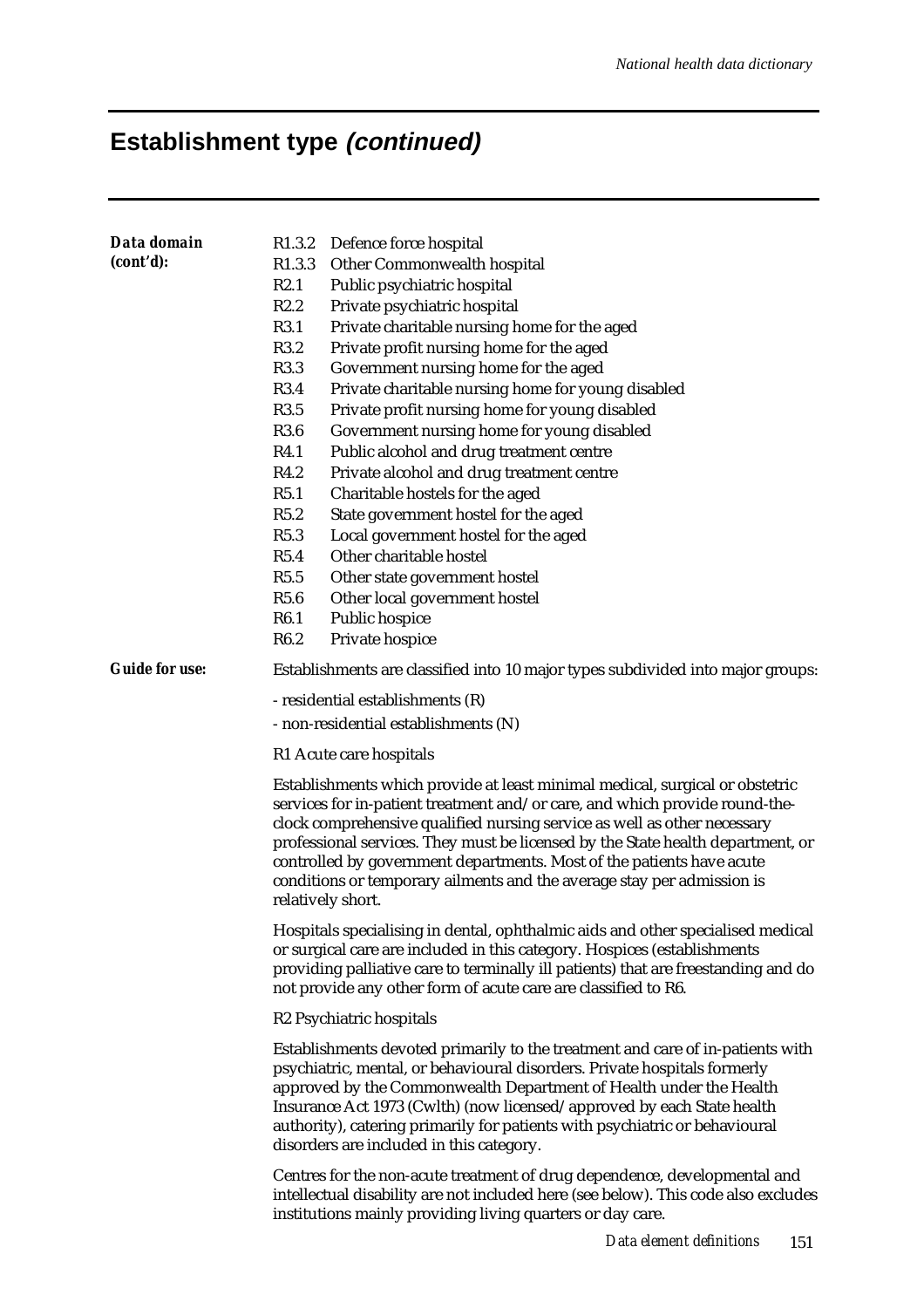| <b>Guide for use</b><br>(cont'd): | R <sub>3</sub> Nursing homes                                                                                                                                                                                                                                                                                                                     |
|-----------------------------------|--------------------------------------------------------------------------------------------------------------------------------------------------------------------------------------------------------------------------------------------------------------------------------------------------------------------------------------------------|
|                                   | Establishments which provide long-term care involving regular basic nursing<br>care to chronically ill, frail, disabled or convalescent persons or senile in-<br>patients. They must be approved by the Commonwealth Department of Health<br>and Family Services and / or licensed by the State, or controlled by<br>government departments.     |
|                                   | Private profit nursing homes are operated by private profit making individuals<br>or bodies.                                                                                                                                                                                                                                                     |
|                                   | Private charitable nursing homes are participating nursing homes operated by<br>religious and charitable organisations.                                                                                                                                                                                                                          |
|                                   | Government nursing homes are nursing homes either operated by or on behalf<br>of a State or Territory government.                                                                                                                                                                                                                                |
|                                   | R4 Alcohol and drug treatment centres                                                                                                                                                                                                                                                                                                            |
|                                   | Freestanding centres for the treatment of drug dependence on an in-patient<br>basis.                                                                                                                                                                                                                                                             |
|                                   | R5 Hostels and residential services                                                                                                                                                                                                                                                                                                              |
|                                   | Establishments run by public authorities or registered non-profit organisation<br>to provide board, lodging or accommodation for the aged, distressed or<br>disabled who cannot live independently but do not need nursing care in a<br>hospital or nursing home. Only hostels subsidised by the Commonwealth are<br>included.                   |
|                                   | Separate dwellings are not included, even if subject to an individual rental<br>rebate arrangement. Residents are generally responsible for their own<br>provisions, but may be provided in some establishments with domestic<br>assistance (meals, laundry, personal care). Night shelters providing only casual<br>accommodation are excluded. |
|                                   | R <sub>6</sub> Hospices                                                                                                                                                                                                                                                                                                                          |
|                                   | Establishments providing palliative care to terminally ill patients. Only<br>freestanding hospices which do not provide any other form of acute care are<br>included in this category.                                                                                                                                                           |
|                                   | N7 Same-day establishments                                                                                                                                                                                                                                                                                                                       |
|                                   | Includes both the traditional day centre/hospital and also freestanding day<br>surgery centres.                                                                                                                                                                                                                                                  |
|                                   | Day centres/hospitals are establishments providing a course of acute<br>treatment on a full-day or part-day non-residential attendance basis at<br>specified intervals over a period of time. Sheltered workshops providing<br>occupational or industrial training are excluded.                                                                 |
|                                   | Freestanding day surgery centres are hospital facilities providing investigation<br>and treatment for acute conditions on a day-only basis and are approved by<br>the Commonwealth for the purposes of basic table health insurance benefits.                                                                                                    |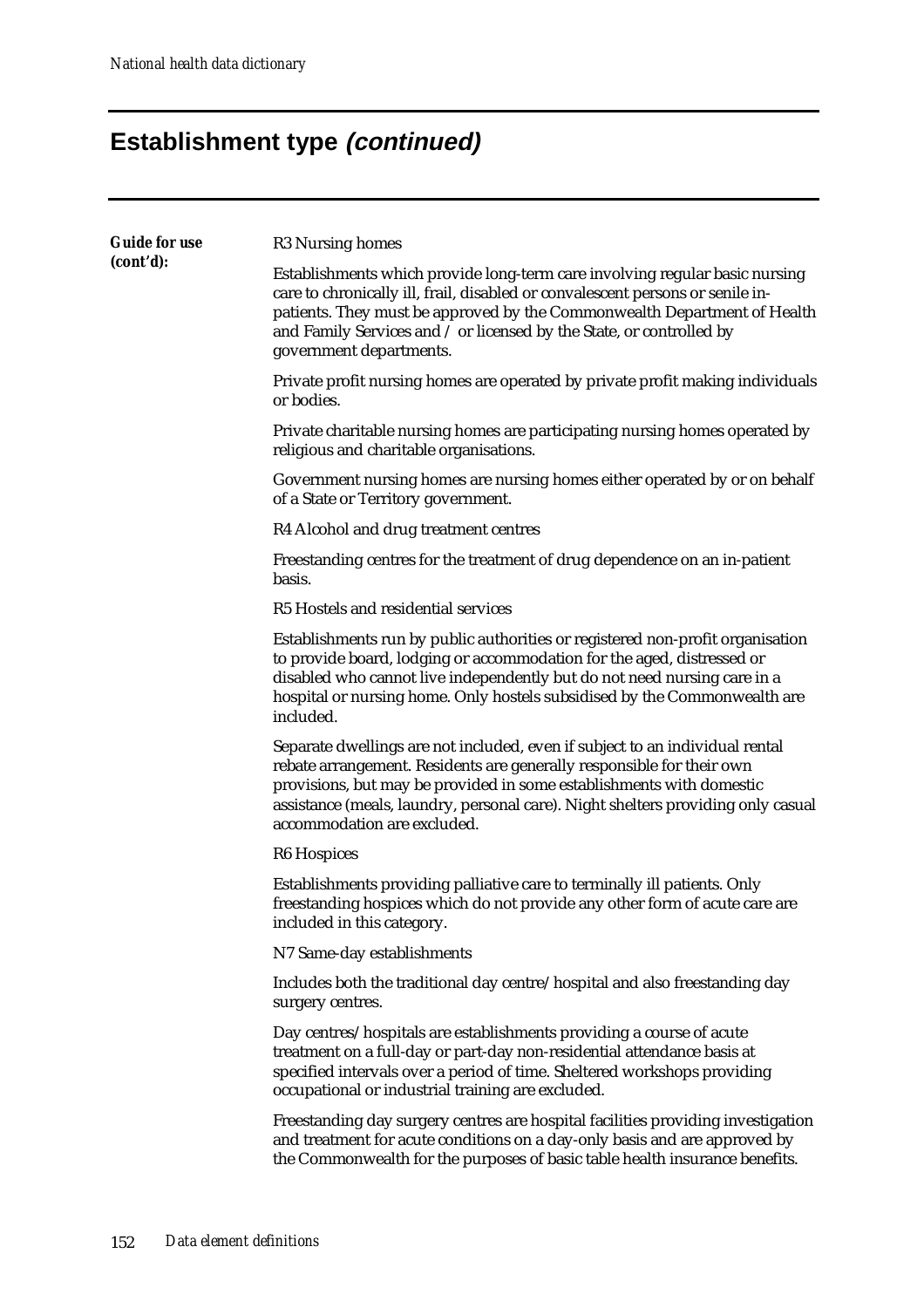| <b>Guide for use</b><br>(cont'd):  | N8 Non-residential health services<br>Services administered by public authorities or registered non-profit<br>organisations which employ full-time equivalent medical or paramedical staff<br>(nurses, nursing aides, physiotherapists, occupational therapists and<br>psychologists, but not trade instructors or teachers). This definition<br>distinguishes health services from welfare services (not within the scope of the<br>National Minimum Data Project) and thereby excludes such services as<br>sheltered workshops, special schools for the intellectually disabled, meals on |  |  |
|------------------------------------|---------------------------------------------------------------------------------------------------------------------------------------------------------------------------------------------------------------------------------------------------------------------------------------------------------------------------------------------------------------------------------------------------------------------------------------------------------------------------------------------------------------------------------------------------------------------------------------------|--|--|
|                                    | wheels and baby clinics offering advisory services but no actual treatment.<br>Non-residential health services should be enumerated in terms of services or<br>organisations rather than in terms of the number of sites at which care is<br>delivered.                                                                                                                                                                                                                                                                                                                                     |  |  |
|                                    | Non-residential health services provided by a residential establishment (for<br>example, domiciliary nursing service which is part of a public hospital) should<br>not be separately enumerated.                                                                                                                                                                                                                                                                                                                                                                                            |  |  |
|                                    | N8.1 Community health centres                                                                                                                                                                                                                                                                                                                                                                                                                                                                                                                                                               |  |  |
|                                    | Public or registered non-profit establishments in which a range of non-<br>residential health services is provided in an integrated and coordinated<br>manner, or which provides for the coordination of health services elsewhere in<br>the community.                                                                                                                                                                                                                                                                                                                                     |  |  |
|                                    | N8.2 Domiciliary nursing service                                                                                                                                                                                                                                                                                                                                                                                                                                                                                                                                                            |  |  |
|                                    | Public or registered non-profit or profit making establishments providing<br>nursing or other professional paramedical care or treatment to patients in their<br>own homes or in (non-health) residential institutions. Establishments<br>providing domestic or housekeeping assistance are excluded by the general<br>definition above.                                                                                                                                                                                                                                                    |  |  |
|                                    | Note that national minimum data sets currently include only community<br>health centres and domiciliary nursing services.                                                                                                                                                                                                                                                                                                                                                                                                                                                                   |  |  |
| <b>Verification rules:</b>         |                                                                                                                                                                                                                                                                                                                                                                                                                                                                                                                                                                                             |  |  |
| <b>Collection methods:</b>         |                                                                                                                                                                                                                                                                                                                                                                                                                                                                                                                                                                                             |  |  |
| <b>Related data:</b>               |                                                                                                                                                                                                                                                                                                                                                                                                                                                                                                                                                                                             |  |  |
| <b>Administrative attributes</b>   |                                                                                                                                                                                                                                                                                                                                                                                                                                                                                                                                                                                             |  |  |
| <b>Source document:</b>            |                                                                                                                                                                                                                                                                                                                                                                                                                                                                                                                                                                                             |  |  |
| <b>Source organisation:</b>        | National Health Data Committee                                                                                                                                                                                                                                                                                                                                                                                                                                                                                                                                                              |  |  |
| <b>National minimum data sets:</b> |                                                                                                                                                                                                                                                                                                                                                                                                                                                                                                                                                                                             |  |  |
| Institutional health care          | from $1/07/89$ to                                                                                                                                                                                                                                                                                                                                                                                                                                                                                                                                                                           |  |  |
| <b>Comments:</b>                   | The Taskforce on National Hospital Statistics (1988) recommended that each<br>health authority maintain the key establishment characteristics in its database<br>for each separately administered health care establishment. These data provide<br>a basic inventory of health services and they can be used to facilitate reporting<br>by category of establishment. The rationale for collecting such an inventory is<br>that the number and location of establishment influences availability and<br>accessibility of services. These are believed to influence utilisation of services. |  |  |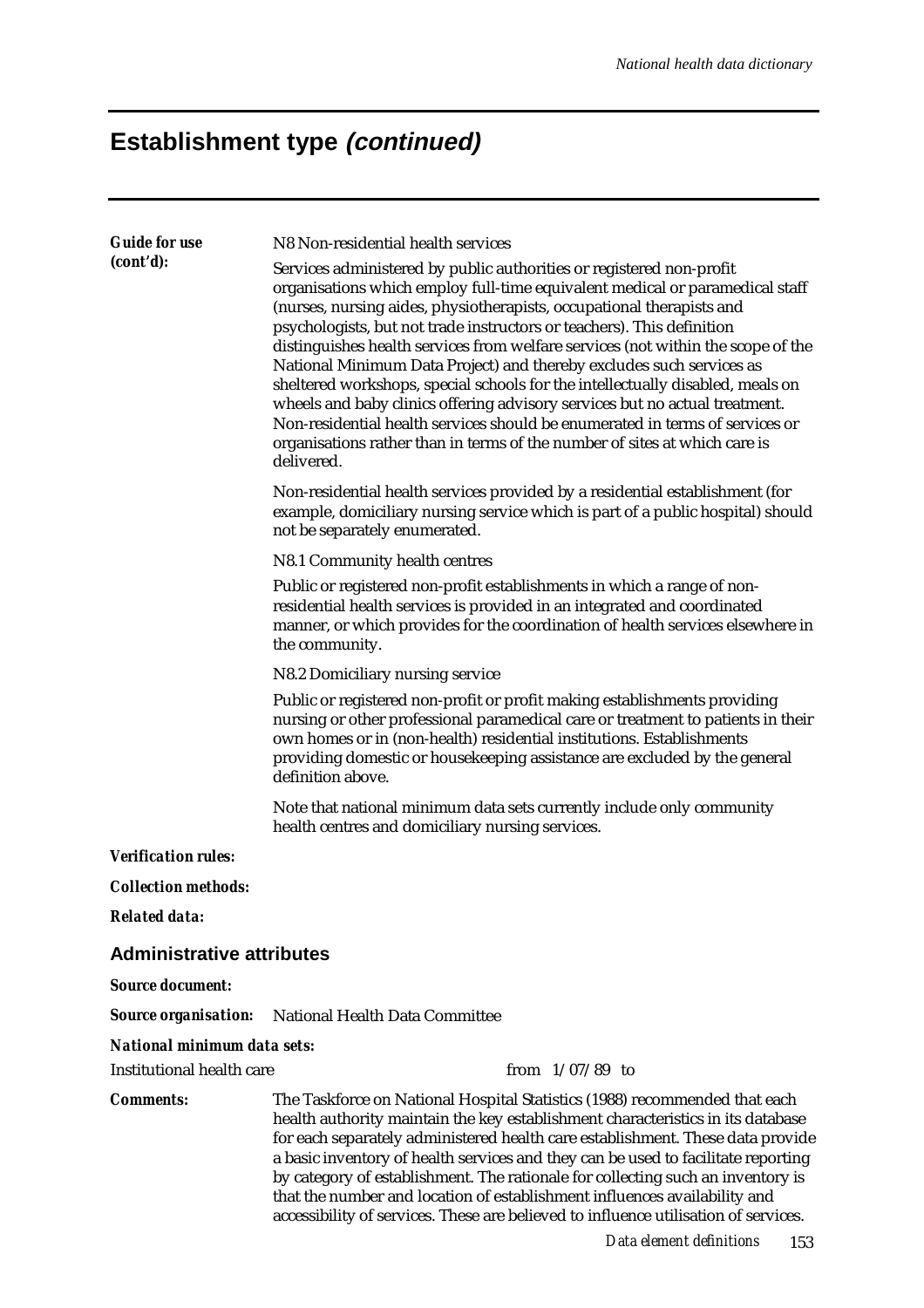**Comments (cont'd):** The final report of the taskforce used the term establishment in a very broad sense to mean bases, whether institutions, organisations or the community from which health services are provided. Thus, the term covers conventional health establishments and also organisations which may provide services in the community. The report recommended the inclusion of the following two data items: - establishment type (e.g. acute hospital, nursing home) - ownership (e.g. Commonwealth/State/private). The working party decided to delete ownership as an establishment characteristic and insert subcategories within the establishment codes relating to establishment type. The Australia Bureau of Statistics (ABS) has expressed a desire that at some stage, national minimum data set establishment type categories be mapped to

> In the light of recent structural reforms in the nursing homes sector, the data element will be reviewed during 1998.

the Australian and New Zealand Standard Industrial Classification categories.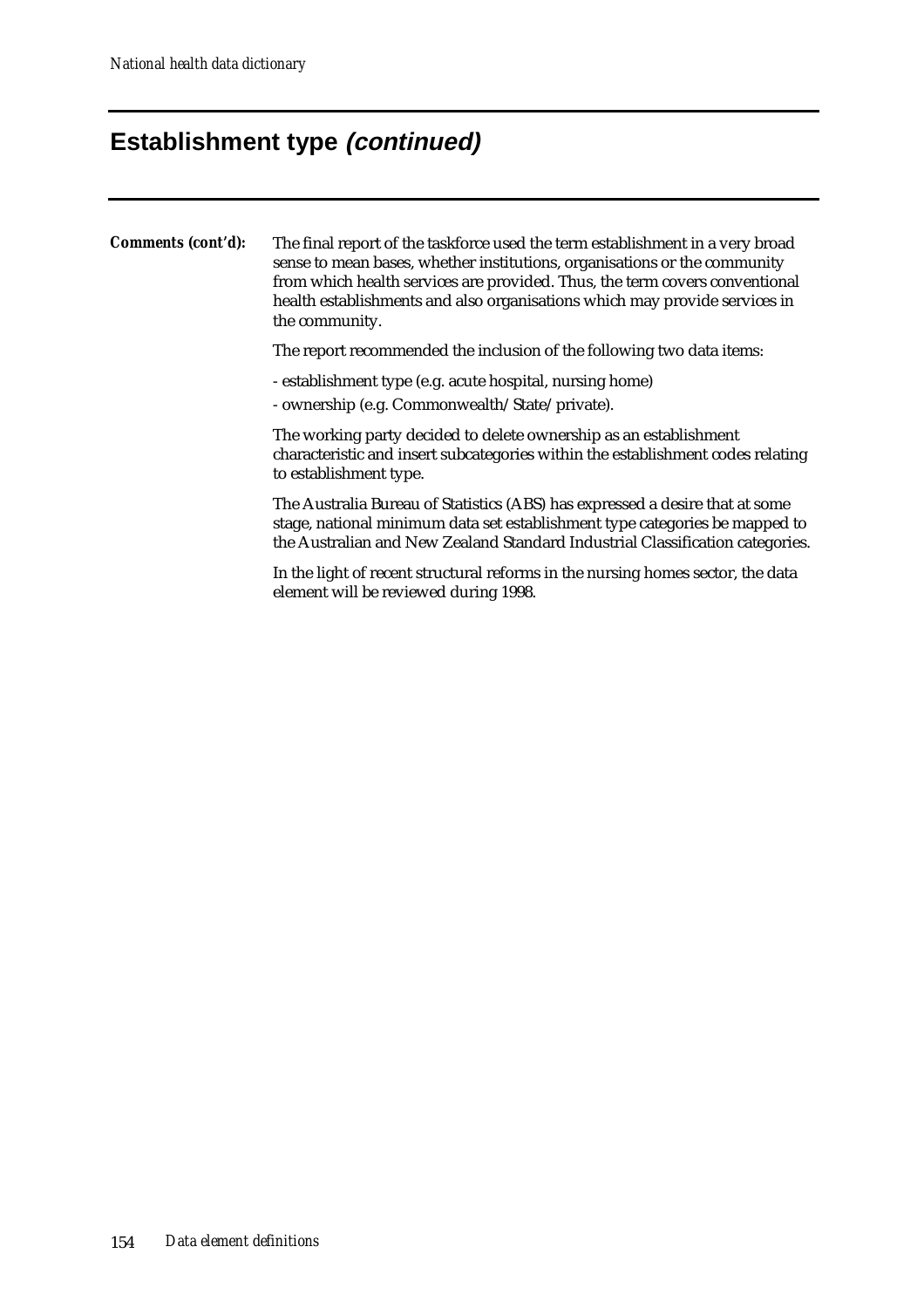# **Teaching status**

| <b>Admin. status:</b>                   | <b>CURRENT</b><br>1/07/89                                                                                                                                                                                                                                                                                                                                                                                                                                                                                |  |  |  |
|-----------------------------------------|----------------------------------------------------------------------------------------------------------------------------------------------------------------------------------------------------------------------------------------------------------------------------------------------------------------------------------------------------------------------------------------------------------------------------------------------------------------------------------------------------------|--|--|--|
| Identifying and definitional attributes |                                                                                                                                                                                                                                                                                                                                                                                                                                                                                                          |  |  |  |
| <b>NHIK</b> identifier:                 | 000322<br><b>Version number:</b><br>- 1                                                                                                                                                                                                                                                                                                                                                                                                                                                                  |  |  |  |
| Data element type:                      | <b>DATA ELEMENT</b>                                                                                                                                                                                                                                                                                                                                                                                                                                                                                      |  |  |  |
| <b>Definition:</b>                      | An indicator (yes $\ell$ no) to identify the non-direct patient care activity of<br>teaching for a particular establishment. This is where teaching (associated with<br>a university) is a major program activity of the establishment. It is primarily<br>intended to relate to teaching hospitals affiliated with universities providing<br>undergraduate medical education as advised by the relevant State health<br>authority.                                                                      |  |  |  |
| <i>Context:</i>                         | Health services: the non-direct care activity of teaching can involve the<br>consumption of considerable resources. In comparisons of cost in relation to<br>establishment output, it is important to be aware of particular establishments<br>which are devoting substantial resources to activities not relating to output as<br>measured in terms of either in-patient bed days or outpatient occasions of<br>service. Teaching can be one of the variables in any regression analysis<br>undertaken. |  |  |  |
|                                         | In this context, teaching relates to teaching hospitals affiliated with<br>universities providing undergraduate medical education as advised by the<br>relevant State health authority.                                                                                                                                                                                                                                                                                                                  |  |  |  |
|                                         | <b>Relational and representational attributes</b>                                                                                                                                                                                                                                                                                                                                                                                                                                                        |  |  |  |
| Datatype:                               | Numeric<br><b>CODE</b><br><b>Representational form:</b>                                                                                                                                                                                                                                                                                                                                                                                                                                                  |  |  |  |
| <b>Field size:</b>                      | Min. 1 Max. 1<br><b>Representational layout:</b><br>- N                                                                                                                                                                                                                                                                                                                                                                                                                                                  |  |  |  |
| Data domain:                            | 1<br>Yes                                                                                                                                                                                                                                                                                                                                                                                                                                                                                                 |  |  |  |
|                                         | $\boldsymbol{2}$<br>N <sub>0</sub>                                                                                                                                                                                                                                                                                                                                                                                                                                                                       |  |  |  |
|                                         | 9<br>Unknown                                                                                                                                                                                                                                                                                                                                                                                                                                                                                             |  |  |  |
| <b>Guide for use:</b>                   |                                                                                                                                                                                                                                                                                                                                                                                                                                                                                                          |  |  |  |
| <b>Verification rules:</b>              |                                                                                                                                                                                                                                                                                                                                                                                                                                                                                                          |  |  |  |
| <b>Collection methods:</b>              |                                                                                                                                                                                                                                                                                                                                                                                                                                                                                                          |  |  |  |
| <b>Related data:</b>                    | relates to the data element Establishment type, version 1                                                                                                                                                                                                                                                                                                                                                                                                                                                |  |  |  |
| <b>Administrative attributes</b>        |                                                                                                                                                                                                                                                                                                                                                                                                                                                                                                          |  |  |  |
| <b>Source document:</b>                 |                                                                                                                                                                                                                                                                                                                                                                                                                                                                                                          |  |  |  |
| <b>Source organisation:</b>             | National Health Data Committee                                                                                                                                                                                                                                                                                                                                                                                                                                                                           |  |  |  |
| National minimum data sets:             |                                                                                                                                                                                                                                                                                                                                                                                                                                                                                                          |  |  |  |
| Institutional health care               | from $1/07/89$ to                                                                                                                                                                                                                                                                                                                                                                                                                                                                                        |  |  |  |
| <b>Comments:</b>                        | The initial intention based on the Taskforce on National Hospital Statistics<br>approach had been to have non-direct care activity indicators for all of the<br>following non-direct patient care activities:                                                                                                                                                                                                                                                                                            |  |  |  |
|                                         |                                                                                                                                                                                                                                                                                                                                                                                                                                                                                                          |  |  |  |

- teaching,